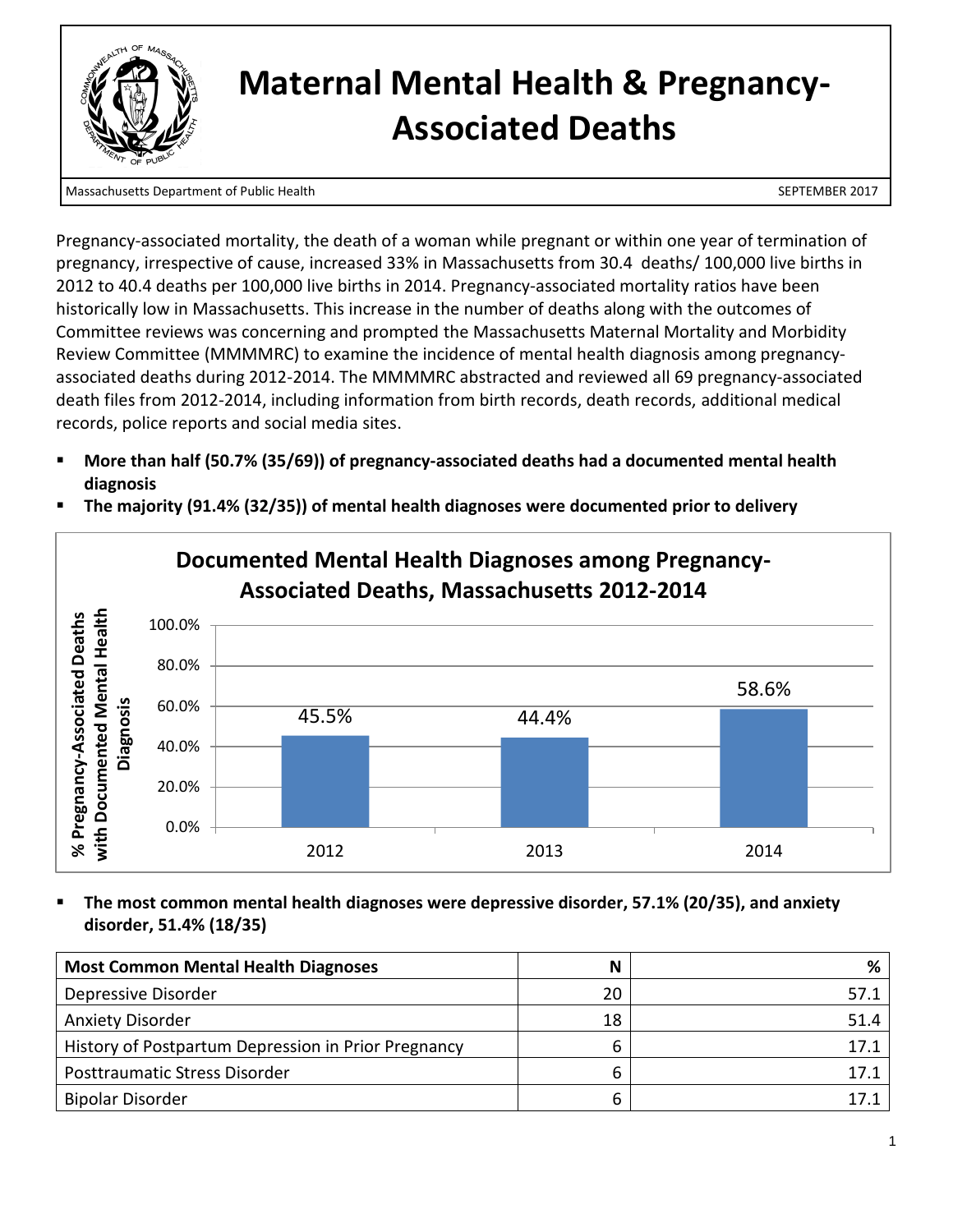## **Summary:**

During 2012–2014 in Massachusetts, documentation of at least one mental health diagnosis was identified through record abstraction in over half of all pregnancy-associated deaths. In a majority of cases, mental health diagnoses were present before delivery, indicating opportunities for intervention by prenatal and primary care providers. Depressive and anxiety disorders were the most common mental health diagnoses. Maternal depressive disorder can have adverse effects on maternal health and child development, including reduced maternal-infant attachment, sleep disruption, recurring and intrusive negative thoughts, suicidal ideation, and increased substance use. Factors that can place mothers at risk for maternal depression include prior history of depression, family history of depression, hormonal changes experienced during pregnancy, genetics, domestic violence, poor environment (e.g., food insecurity, poor housing conditions, lack of financial supports, uninvolved husband or partner), and the absence of a community network.

## **Implications for Obstetric and Primary Care Providers:**

Obstetric and primary care providers serving pregnant and postpartum women are uniquely positioned to intervene effectively by screening and assessing women for mental health disorders and referring women to appropriate treatment. Several national organizations have recommended screening including:

- The US Preventative Services Task Force "recommends screening for depression in the general adult population, including pregnant and postpartum women." ([USPSTF Final Recommendation Statement,](https://www.uspreventiveservicestaskforce.org/Page/Document/RecommendationStatementFinal/depression-in-adults-screening1)  [Depression in Adults: Screening\)](https://www.uspreventiveservicestaskforce.org/Page/Document/RecommendationStatementFinal/depression-in-adults-screening1)
- The American Congress of Obstetricians and Gynecologists (ACOG) "recommends clinicians screen patients at least once during the perinatal period for depression and anxiety symptoms using a standardized, validated tool" ([ACOG Committee Opinion, Screening for Perinatal Depression\)](http://www.acog.org/-/media/Committee-Opinions/Committee-on-Obstetric-Practice/co630.pdf?dmc=1&ts=20170410T1637227668)

## **Local Resources:**

- *The Massachusetts Department of Public Health* webpage on postpartum depression includes information and resources for providers, mothers and their families: <http://www.mass.gov/eohhs/gov/departments/dph/programs/family-health/postpartum-depression/>
- *MCPAP for Moms* provides training, real-time psychiatric consultation and care coordination for providers serving pregnant and postpartum women:<https://www.mcpapformoms.org/>
- *MassHealth* covers the administration of standardized depression screening during pregnancy and the postpartum period:<http://www.mass.gov/eohhs/docs/masshealth/transletters-2016/phy-148.pdf>
- *The Postpartum Depression (PPD) Regulation* (105 CMR 271.000) requires annual reporting by a provider that conducts or oversees screening for PPD, using a validated screening tool, during a routine clinical appointment in which medical services are provided to a woman who has given birth within the previous six months. The regulation also applies to a carrier that receives a claim for this PPD screening: [http://www.mass.gov/eohhs/gov/departments/dph/programs/family-health/postpartum](http://www.mass.gov/eohhs/gov/departments/dph/programs/family-health/postpartum-depression/information-for-providers.html)[depression/information-for-providers.html](http://www.mass.gov/eohhs/gov/departments/dph/programs/family-health/postpartum-depression/information-for-providers.html)

### **For more information, contact:**

Beth Buxton, LCSW Program Director, Maternal Health Initiatives Massachusetts Department of Public Health [beth.buxton@state.ma.us](mailto:beth.buxton@state.ma.us) 617-624-5910